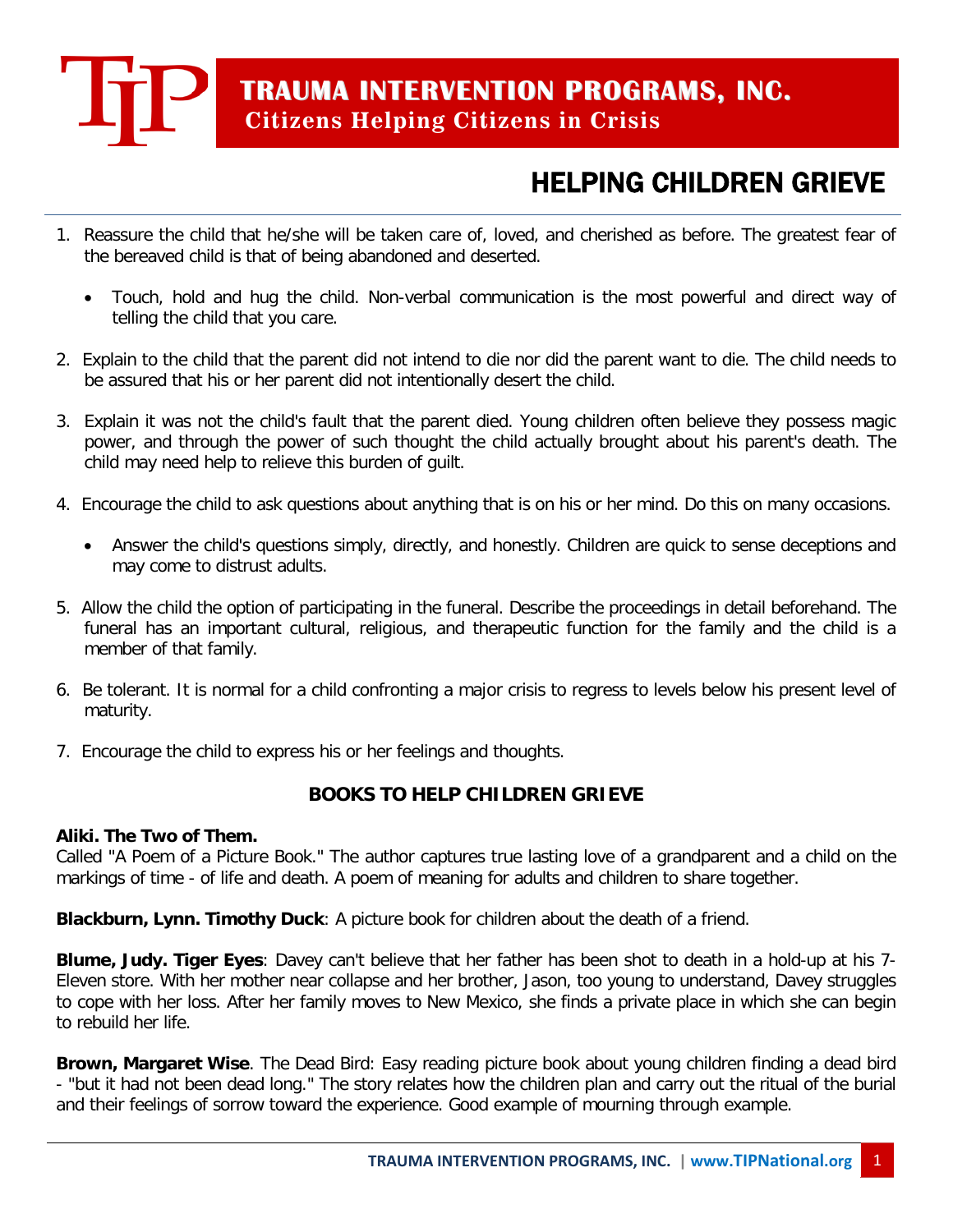## **TRAUMA INTERVENTION PROGRAMS, INC. Citizens Helping Citizens in Crisis**

**Buchanan-Smith, Doris**. A Taste of Blackberries: A novel for children about how a young boy copes with the death of his friend. Also available on filmstrip.

**Buscaglia, Leo**. The Fall of Freddie the Leaf: The story of life, death, and the changing seasons of life. With color photographs. Should be read with the child and used as a vehicle for discussion.

Carrick, Carol. The Accident: When the dog, Badger, is killed by a truck, young Christopher must deal with his feelings of guild, anger, and sadness. He comes to realize, however, that memories canbe joyful.

**DePaula, Tomie**. Nana Upstairs, and Nana Downstairs: Told in simple language and very readable to preschoolers and primary grade children. This is a picture example of caring for and looking after the very old. When death comes, a little boy learns its meaning.

**Dodd, R.** Helping Children Cope with Death: A sensitive booklet written for adults. It provides guidelines for helping children cope with their feelings of death and grief.

**Fassler, Joan.** My Grandpa Died Today: Easy reading for ages 8 and 9. The story of a boy experiencing the death of his grandfather.

**Grollman, Earl**. Talking About Death: A Dialogue Between Parent and Child. Written for children with illustrations. Includes a detailed parents' guide to help initiate discussion of the meaning of death.

**Hazen, B.S**. Why Did Grandpa Die?: A Golden picture-book about death which helps to open avenues of communication with children.

**Jackson, Edgar N.** Telling A Child About Death: For adults. Discusses how, when, and what to tell children about death.

**Kloeppel, Darlene**. Sam's Grandma: A coloring book about the death and funeral of a boy's grandmother.

**Krementz, Jill**. How it Feels when a Parent Dies: A sensitive presentation of eighteen interviews with bereaved children 8 to 12. Photographs and commentary.

**LaTour, Kathy**. For Those Who Live: A book about sibling death. Suitable for children and parents.

**LeShan, Eda**. Learning to Say Goodbye: A book for adults to explain how children grieve. An older child might also benefit from it.

**Linn, Erin.** Children are not Paper Dolls: Drawings depicting the feelings of bereaved children and their comments. The book is suitable for children, parents, and professionals.

**Mann, Peggy.** There are Two Kinds of Terrible: A very readable story for adolescents. A moving account of how a young boy faces the death of his mother and learns to relate to his deeply grieving father.

**Mellonie, Bryan, and Ingpen, Robert**. Lifetimes: Explains life and death in a caring and sensitive way. It tells about plants, animals, and people all having a lifetime. It helps a child understand that life and death are